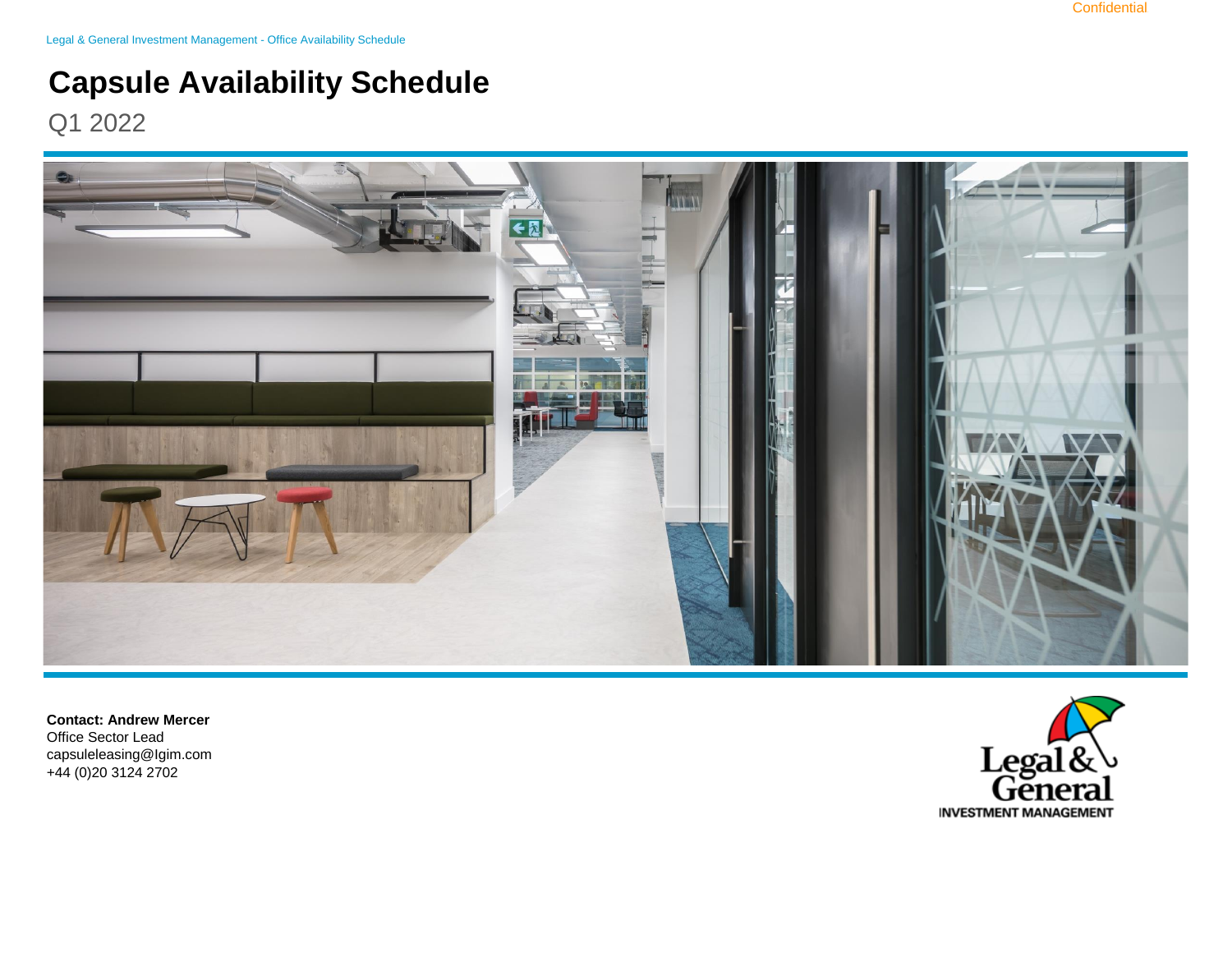## **OFFICE AVAILABILITY SCHEDULE Q1 2022**

| Region | Area            | <b>Address</b>                              | Demise             | Area sq.ft. | Available         | <b>Conditon</b> | <b>Specification</b> | <b>Managed Offer</b> | Website                       |
|--------|-----------------|---------------------------------------------|--------------------|-------------|-------------------|-----------------|----------------------|----------------------|-------------------------------|
| London | EC1             | 120 Aldersgate Street EC1A 4JQ              | 2nd floor          |             | 7,083 Available   | Refurbished     | Capsule              | Available            | www.120aldersgatestreet.co.uk |
| London | EC <sub>1</sub> | 120 Aldersgate Street EC1A 4JQ              | 3rd floor          |             | 7,084 Available   | Refurbished     | Capsule              | Available            | www.120aldersgatestreet.co.uk |
| London | EC <sub>1</sub> | 120 Aldersgate Street EC1A 4JQ              | 5th Floor          |             | 4,000 Available   | Refurbished     | Capsule              | Available            | www.120aldersgatestreet.co.uk |
| London | EC1             | 120 Aldersgate Street EC1A 4JQ              | 8th floor          |             | 3,500 Available   | Refurbished     | Capsule              | Available            | www.120aldersgatestreet.co.uk |
| London | W6              | The Aircraft Factory Hammersmith W6 OLE     | 4th floor          |             | 5,100 Available   | Refurbished     | Capsule              | Available            | www.theaircraftfactory.com/   |
| London | W6              | The Aircraft Factory Hammersmith W6 OLE     | 3rd floor          |             | 3,800 Winter 2021 | Refurbished     | Capsule              | Available            | www.theaircraftfactory.com/   |
| London | W6              | The Aircraft Factory Hammersmith W6 OLE     | 1st floor          |             | 2,400 Available   | Refurbished     | Capsule              | Available            | www.theaircraftfactory.com/   |
| London | W6              | The Aircraft Factory Hammersmith W6 OLE     | Ground             |             | 3,850 Available   | Refurbished     | Capsule              | Available            | www.theaircraftfactory.com/   |
| London | W6              | 245 Hammersmith Road W6 8PW                 | 8th floor          |             | 27,500 Available  | New development | Cat A                | Available            | www.245hammersmithroad.com    |
| London | W <sub>6</sub>  | 245 Hammersmith Road W6 8PW                 | 7th floor          |             | 27,500 Available  | New development | Cat A                | Available            | www.245hammersmithroad.com    |
| London | W <sub>6</sub>  | 245 Hammersmith Road W6 8PW                 | 6th floor          |             | 27,500 Available  | New development | Cat A                | Available            | www.245hammersmithroad.com    |
| London | W6              | 245 Hammersmith Road W6 8PW                 | 5th floor          |             | 27,500 Available  | New development | Cat A                | Available            | www.245hammersmithroad.com    |
| London | W <sub>6</sub>  | 245 Hammersmith Road W6 8PW                 | 4th floor          |             | 27,500 Available  | New development | Cat A                | Available            | www.245hammersmithroad.com    |
| London | WC1             | 55 Strand WC2R 0LQ                          | 2nd floor          |             | 3,000 Winter 2021 | Refurbished     | Capsule              | Available            | www.55strand.com              |
| London | WC1             | 55 Strand WC2R 0LQ                          | 1st floor          |             | 3,000 Winter 2021 | Refurbished     | Capsule              | Available            | www.55strand.com              |
| London | <b>NW10</b>     | First Central 200 2 Lakeside Drive NW10 7FQ | 2nd floor          |             | 22,997 Available  | Refurbished     | Capsule              | Available            | www.firstcentral200.com       |
| London | <b>NW10</b>     | First Central 200 2 Lakeside Drive NW10 7FQ | 3rd floor west     |             | 14,039 Available  | Refurbished     | Capsule              | Available            | www.firstcentral200.com       |
| London | <b>NW10</b>     | First Central 200 2 Lakeside Drive NW10 7FQ | 4th floor          |             | 24,814 Available  | Refurbished     | Cat A                | Available            | www.firstcentral200.com       |
| London | <b>NW10</b>     | First Central 200 2 Lakeside Drive NW10 7FQ | 4th floor unit 1   |             | 3,429 Available   | Refurbished     | Cat A                | Available            | www.firstcentral200.com       |
| London | <b>NW10</b>     | First Central 200 2 Lakeside Drive NW10 7FQ | 4th floor unit 2   |             | 2,375 Available   | Refurbished     | Cat A                | Available            | www.firstcentral200.com       |
| London | <b>NW10</b>     | First Central 200 2 Lakeside Drive NW10 7FQ | 4th floor unit 3   |             | 4,232 Available   | Refurbished     | Cat A                | Available            | www.firstcentral200.com       |
| London | <b>NW10</b>     | First Central 200 2 Lakeside Drive NW10 7FQ | 4th floor unit 4   |             | 2,308 Available   | Refurbished     | Cat A                | Available            | www.firstcentral200.com       |
| London | NW10            | First Central 200 2 Lakeside Drive NW10 7FQ | 4th floor unit 5   |             | 2,624 Available   | Refurbished     | Cat A                | Available            | www.firstcentral200.com       |
| London | <b>NW10</b>     | First Central 200 2 Lakeside Drive NW10 7FQ | 4th floor unit 6   |             | 2,806 Available   | Refurbished     | Cat A                | Available            | www.firstcentral200.com       |
| London | <b>NW10</b>     | First Central 200 2 Lakeside Drive NW10 7FQ | 5th floor suite A  |             | 4,849 Available   | Refurbished     | Cat A                | Available            | www.firstcentral200.com       |
| London | <b>NW10</b>     | First Central 200 2 Lakeside Drive NW10 7FQ | 5th floor suite B  |             | 5,359 Available   | Refurbished     | Capsule              | Available            | www.firstcentral200.com       |
| London | WC1V            | 210 High Holborn, WC1V 7EP                  | 4th Floor          |             | 2,416 Available   | Refurbished     | Capsule              | Available            |                               |
| London | WC1V            | 210 High Holborn, WC1V 7EP                  | B, G & 1           |             | 7,000 Available   | Refurbished     | Capsule              | Available            |                               |
| London | WC <sub>2</sub> | 390 Strand WC2R 0LT                         | 3rd floor          |             | 1,086 Available   | Refurbished     | Capsule              | Available            | www.390strand.com             |
| London | WC <sub>2</sub> | 390 Strand WC2R 0LT                         | 2nd floor          |             | 1,087 Available   | Refurbished     | Capsule              | Available            | www.390strand.com             |
| London | WC1             | Eagle Street WC1R 4AT                       | <b>Basement</b>    |             | 2,500 Available   | Refurbished     | Capsule              | Available            | www.43eagle.com               |
| London | WC1             | Eagle Street WC1R 4AT                       | Ground & 1st floor |             | 4,200 Available   | Refurbished     | Capsule              | Available            | www.43eagle.com               |
| London | WC1             | Eagle Street WC1R 4AT                       | 2nd floor          |             | 1,200 Available   | Refurbished     | Capsule              | Available            | www.43eagle.com               |
| London | WC1             | Eagle Street WC1R 4AT                       | 4th floor          |             | 1,100 Available   | Refurbished     | Capsule              | Available            | www.43eagle.com               |
| London | WC <sub>2</sub> | Burleigh House 355 - 359 Strand WC2 0HS     | 5th floor          |             | 2,136 Summer 2022 | Refurbished     | Capsule              | Available            |                               |
| London | WC <sub>2</sub> | Burleigh House 355 - 359 Strand WC2 0HS     | 2nd floor          |             | 3,264 Summer 2022 | Refurbished     | Capsule              | Available            |                               |
| London | EC <sub>2</sub> | Throgmorton Street EC2N 2AN                 | 1st floor          |             | 3,762 Available   | Unrefurbished   | Cat A                | Available            | www.26throgmortonstreet.com   |
| London | EC <sub>2</sub> | Throgmorton Street EC2N 2AN                 | 4th floor          |             | 3,271 Available   | Unrefurbished   | Cat A                | Available            | www.26throgmortonstreet.com   |

Acquiring Agent fees: Legal & General will consider paying acquiring agents fees where the agent is not receiving a fee from anyone else or advice to which it relates and the occupier has been advised in writing of who is **General and typically calculated as 10% of the first years' rental income.** 

Where floors can be split the schedule may include whole and part floors. Furnished & work ready typically allows immediate occupation with new meeting rooms, kitchens & furniture.

Information Classification: Public Access **2**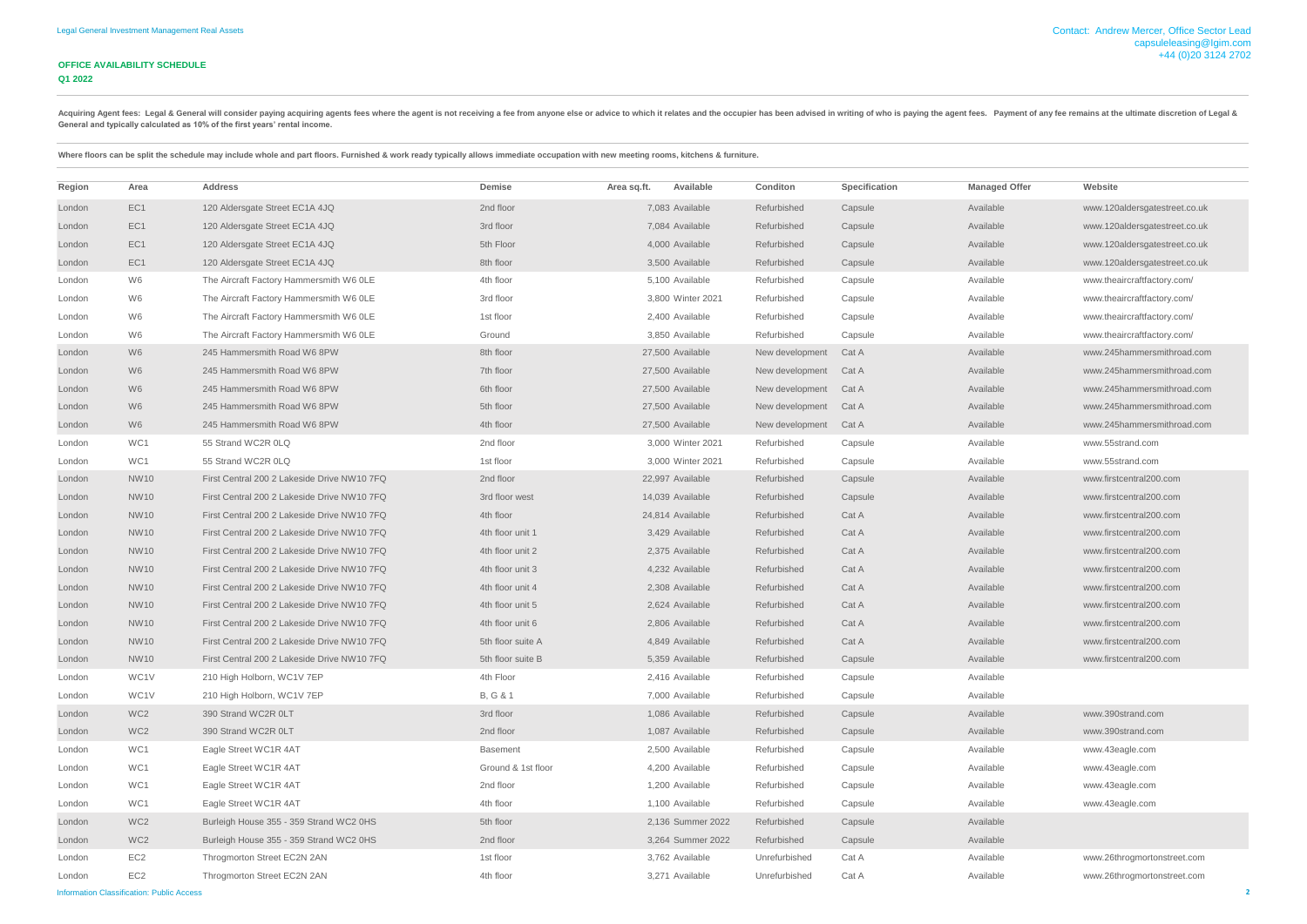Where floors can be split the schedule may include whole and part floors. Furnished & work ready typically allows immediate occupation with new meeting rooms, kitchens & furniture.

| Region     | Area            | <b>Address</b>                                      | Demise                       | Area sq.ft. | Available                | Conditon      | Specification | <b>Managed Offer</b> | Website                          |
|------------|-----------------|-----------------------------------------------------|------------------------------|-------------|--------------------------|---------------|---------------|----------------------|----------------------------------|
| London     | EC <sub>2</sub> | Throgmorton Street EC2N 2AN                         | 5th floor                    |             | 2,072 Available          | Unrefurbished | Cat A         | Available            | www.26throgmortonstreet.com      |
| London     | EC4             | Senator House 85 Queen Victoria St EC4V 4DP         | Level A                      |             | 11,000 Available         | Refurbished   | Cat A         | Available            | www.senatorlondon.com            |
| Midlands   | Birmingham      | Rackhams, Corporation Street B2 5JS                 | Whole Building               |             | 200,000 Call for details | New Build     | Cat A         | Available            |                                  |
| North West | Manchester      | One Piccadilly Gardens M1 1RT                       | Part 4th floor               |             | 16,538 Available         | Refurbished   | Cat A         | Available            | www.onepiccadilly.co.uk/         |
| North West | Manchester      | One Piccadilly Gardens M1 1RT                       | 3rd floor                    |             | 27,000 Available         | Refurbished   | Cat A         | Available            | www.onepiccadilly.co.uk/         |
| North West | Manchester      | The Pinnacle 73 King Street M2 4NG                  | 7th floor                    |             | 2,566 Available          | Refurbished   | Capsule       | Available            | www.pinnaclemanchester.co.uk     |
| North West | Manchester      | The Pinnacle 73 King Street M2 4NG                  | 5th floor                    |             | 2,560 Available          | Refurbished   | Capsule       | Available            | www.pinnaclemanchester.co.uk     |
| North West | Manchester      | The Pinnacle 73 King Street M2 4NG                  | 6th Floor                    |             | 2,557 Available          | Unrefurbished | Cat A         | Available            | www.pinnaclemanchester.co.uk     |
| North West | Manchester      | The Pinnacle 73 King Street M2 4NG                  | Part 2nd Floor               |             | 1,253 Available          | Unrefurbished | Cat A         | Available            | www.pinnaclemanchester.co.uk     |
| North West | Manchester      | The Pinnacle 73 King Street M2 4NG                  | 9th floor                    |             | 1,809 Available          | Unrefurbished | Cat A         | Available            | www.pinnaclemanchester.co.uk     |
| Scotland   | Aberdeen        | Union Plaza Union WYND Aberdeen AB10 1SL            | Ground floor south B         |             | 3,197 Available          | Refurbished   | Capsule       | Available            | www.unionplaza-aberdeen.com      |
| Scotland   | Aberdeen        | Union Plaza Union WYND Aberdeen AB10 1SL            | 1st floor South              |             | 8,453 Available          | Unrefurbished | Cat A         | Available            | www.unionplaza-aberdeen.com      |
| Scotland   | Aberdeen        | Union Plaza Union WYND Aberdeen AB10 1SL            | 2nd floor North              |             | 8.461 Available          | Refurbished   | Cat A         | Available            | www.unionplaza-aberdeen.com      |
| Scotland   | Aberdeen        | Union Plaza Union WYND Aberdeen AB10 1SL            | 3rd floor                    |             | 17,973 Call for details  | Unrefurbished | Cat A         | Available            | www.unionplaza-aberdeen.com      |
| Scotland   | Aberdeen        | Union Plaza Union WYND Aberdeen AB10 1SL            | 4th floor                    |             | 17,914 Call for details  | Unrefurbished | Cat A         | Available            | www.unionplaza-aberdeen.com      |
| Scotland   | Aberdeen        | Union Plaza Union WYND Aberdeen AB10 1SL            | 5th floor North              |             | 8,777 Available          | Refurbished   | Cat A         | Available            | www.unionplaza-aberdeen.com      |
| Scotland   | Glasgow         | 140 West George Street Glasgow G2 2LW               | 3rd Floor                    |             | 3,925 Winter 2021        | Refurbished   | Capsule       | Available            |                                  |
| Scotland   | Glasgow         | Kintyre House 205 West George Street Glasgow G2 2LW | 3rd floor                    |             | 3,128 Available          | Refurbished   | Cat A         | Available            |                                  |
| Scotland   | Glasgow         | Kintyre House 205 West George Street Glasgow G2 2LW | Ground floor                 |             | 2,500 Available          | Refurbished   | Cat A         | Available            |                                  |
| South      | Maidenhead      | Grenfell Island, 26 King Street SL6 1EF             | Whole Building               |             | 130,000 Q1 2023          | Refurbished   | Cat A         | Available            |                                  |
| South East | Winchester      | Partnership House, Moorside Road SO23               | East wing/West Wing          |             | 20,000 Available         | Refurbished   | Cat A         | Available            |                                  |
| South East | Weybridge       | The Heights, KT13 0XP                               | Whole                        |             | 24,000 Call for details  | Unrefurbished | Cat A         | Available            |                                  |
| South East | Maidenhead      | Moorbridge Road, SL6                                | Gnd                          |             | 4,500 Available          | Refurbished   | Capsule       | Available            |                                  |
| South East | Maidenhead      | Moorbridge Road SL6                                 | 1st                          |             | 4,700 Available          | Unrefurbished | Capsule       | Available            |                                  |
| South East | St Albans       | 10 Bricket Road AL1 3JX                             | 2nd floor                    |             | 10.687 Available         | Refurbished   | Cat A         | Available            | www.10bricketroad.com            |
| South East | St Albans       | 10 Bricket Road AL1 3JX                             | 3rd floor                    |             | 10,684 Available         | Refurbished   | Cat A         | Available            | www.10bricketroad.com            |
| South East | Chertsey        | 1000 Hillswood                                      | 2nd floor                    |             | 24,391 Summer 2022       | Refurbished   | Cat A         | Available            |                                  |
| South East | Chertsey        | 1000 Hillswood                                      | 1st floor                    |             | 25,597 Summer 2022       | Refurbished   | Cat A         | Available            |                                  |
| South East | Chertsey        | 1000 Hillswood                                      | Ground floor                 |             | 25,101 Summer 2022       | Refurbished   | Cat A         | Available            |                                  |
| South East | Woking          | Goldsworth Place, One Forge End                     | 1st floor                    |             | 19,294 Available         | Refurbished   | Cat A         | Available            | https://www.goldsworthplace.com/ |
| South East | Woking          | Goldsworth Place, One Forge End                     | 2nd floor                    |             | 19,170 Available         | Refurbished   | Cat A         | Available            | https://www.goldsworthplace.com/ |
| South East | Guildford       | Friary Court, Guildford GU1 3DG                     | 4th floor                    |             | 1,699 Available          | Refurbished   | Cat A         | Available            |                                  |
| South East | Orpington       | <b>Crayfields Business Park</b>                     | 1st Floor Building 3         |             | 16,743 Available         | Refurbished   | Cat A         | Available            | Under development                |
| South East | Orpington       | <b>Crayfields Business Park</b>                     | Part 1st Floor Osprey        |             | 1.982 Available          | Refurbished   | Cat A         | Available            | Under development                |
| South East | Reading         | Apex Forbury Road RG1 1AX                           | 6th floor, block D           |             | 5,935 Winter 2022        | Refurbished   | Cat A         | Available            | www.apexreading.co.uk            |
| South East | Reading         | Apex Forbury Road RG1 1AX                           | 6th floor, blocks A & C      |             | 14,734 Winter 2022       | Refurbished   | Cat A         | Available            | www.apexreading.co.uk            |
| South East | Reading         | Apex Forbury Road RG1 1AX                           | 5th floor, block A & C       |             | 16,079 Winter 2022       | Refurbished   | Cat A         | Available            | www.apexreading.co.uk            |
| South East | Reading         | Apex Forbury Road RG1 1AX                           | 5th floor, block B           |             | 7,145 Available          | Refurbished   | Cat A         | Available            | www.apexreading.co.uk            |
|            | Reading         | Apex Forbury Road RG1 1AX                           | 4th floor, block B           |             | 7,554 Available          | Refurbished   | Cat A         | Available            |                                  |
| South East |                 |                                                     |                              |             |                          |               |               | Available            | www.apexreading.co.uk            |
| South East | Reading         | Apex Forbury Road RG1 1AX                           | 3rd floor, block D - Suite 2 |             | 1,087 Q3 2022            | Refurbished   | Capsule       |                      | www.apexreading.co.uk            |
| South East | Reading         | Apex Forbury Road RG1 1AX                           | 3rd floor, block D - East    |             | 3,606 Available          | Refurbished   | Cat A         | Available            | www.apexreading.co.uk            |
| South East | Reading         | Apex Forbury Road RG1 1AX                           | 3rd floor, block C - East    |             | 5,533 Q1 2023            | Refurbished   | Cat A         | Available            | www.apexreading.co.uk            |